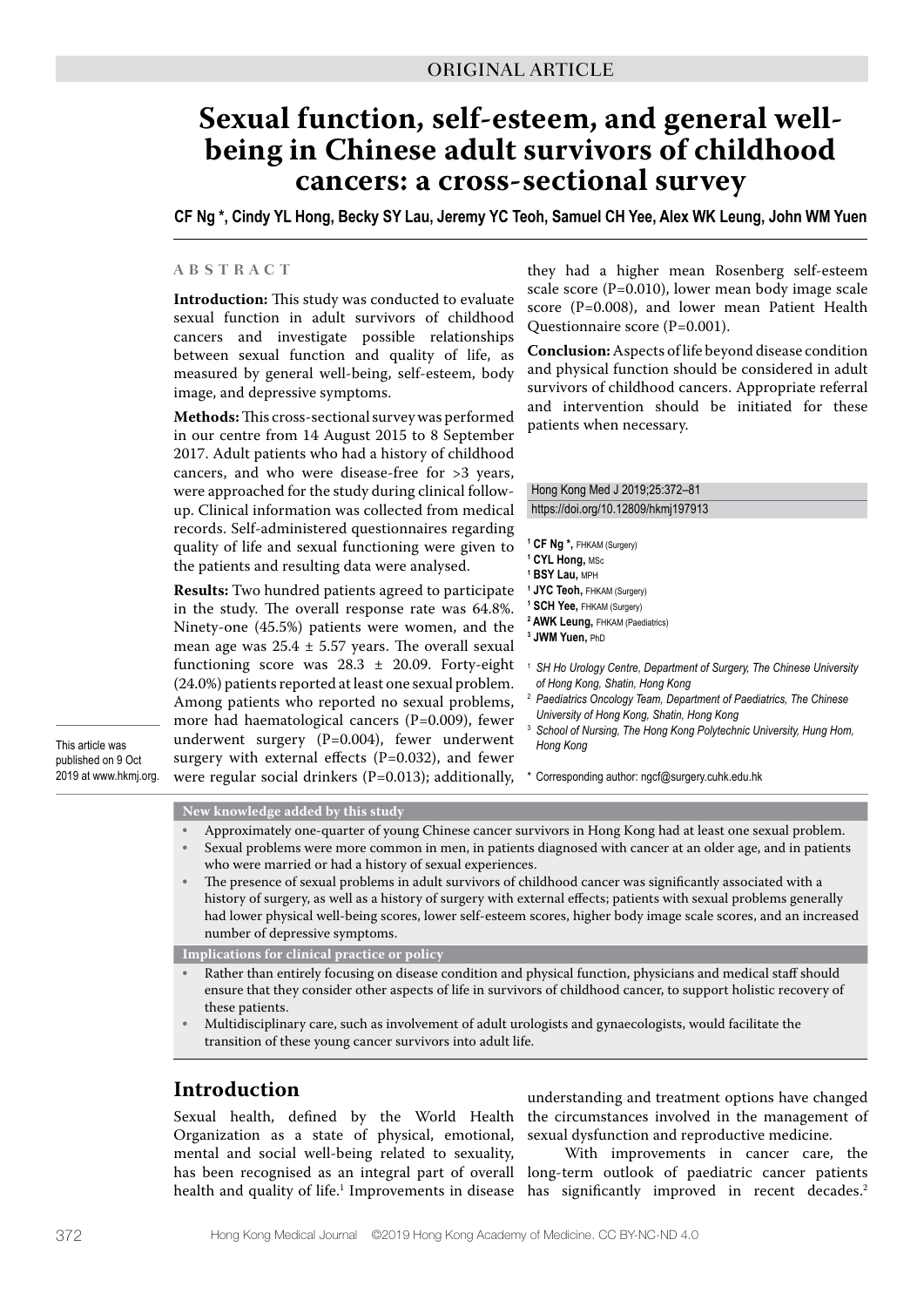However, there is increasing awareness of the problems experienced by these cancer survivors when they reach adulthood.3 Potential problems experienced by adult survivors of childhood cancers include (1) physical and functional complications related to the cancer and its therapies (eg, delay in pubertal development, hormonal production, azo-/ oligospermia, ovarian failure, and vaginal stenosis); and (2) psychosocial problems related to the cancer and its therapies (eg, concerns regarding cancer recurrence, self-esteem, and relationship problems). These physical and psychological dysfunctions affect the sexual health and overall health of the patients. The findings of many reports have suggested significant associations between sexual function and health status,<sup>4</sup> and have revealed that these problems are relatively common among cancer survivors.<sup>5,6</sup><br>Unfortunately, discussions of sex

Unfortunately, discussions of sexual dysfunction remain infrequent in traditional Chinese culture. The situation may be more difficult among young adult cancer survivors. Therefore, information regarding cancer-related sexual dysfunction, including its prevalence in the Chinese population, remains limited and may lead to an underestimation of the seriousness of the problem. To address this lack of knowledge and facilitate future development of childhood cancer care, this cross-sectional study was conducted to evaluate sexual function in adult survivors of childhood cancers and the relationships of sexual function with the general well-being, selfesteem, body image, and depressive symptoms of these patients.

# **Methods**

# **Patients**

The study was conducted in accordance with the Declaration of Helsinki and was performed at The Chinese University of Hong Kong. The sample size was based on a convenience sample of all patients that we could recruit during the 2-year study period. Consecutive patients who were returning to the paediatric oncology clinic for follow-up and who fulfilled the inclusion and exclusion criteria were invited to participate in the study. After patients provided informed consent, basic demographic data and disease-related information were collected.

The inclusion criteria were as follows: (1) diagnosed with cancer at age <18 years; (2) aged 18 to 40 years at the time of inclusion in the study; (3) not undergoing treatment and disease-free >3 years after completing treatment (excluding use of chemopreventive agents). The exclusion criteria were as follows: (1) original tumours that were hormone-dependent, such as breast cancer; (2) ongoing sex hormone supplementation; and (3) sensory/cognitive impairment that would interfere with the patient's ability to independently complete the questionnaires.

# 華裔兒時癌症成年生存者的性功能、自尊及 整體福祉:橫斷面研究

吳志輝、匡若琳、劉瑞欣、張源津、余知行、梁永堃、袁偉文 引言:本研究旨在評估兒時癌症成年生存者的性功能,以及其性功能 與生活質素包括整體福祉、自尊、身形意象和抑鬱症狀的關係。

方法:此橫斷面研究於2015年8月14日至2017年9月8日進行。於覆 診時,曾患有兒時癌症及康復3年以上的成年人會被詢問參與研究意 向。臨床資料於醫料記錄中提取及派發有關生活質素及性功能的問卷 予病人自行填寫而其後作數據分析。

結果:200名病人同意參與研究。整體回應率為64.8%。91名 (45.5%)為女性,平均年齡為25.4 ± 5.57歲。整體平均性功能分數為 28.3 ± 20.09。48名(24.0%)病人表示患有至少一項性功能問題。在 表示沒有性功能問題的病人中,較多人曾有血液癌症 (P=0.009)、 較少人曾進行影響外觀的手術(P=0.032)及較少慣性社交酒民 (P=0.013),同時他們有較高的羅森伯格(Rosenberg)自尊心分數 (P=0.010)、較低身形意象分數(P=0.008)及患者健康問卷分數  $(P=0.001)$   $\circ$ 

結論:應考慮兒時癌症成年生存者疾病及身體功能以外的生活問題。 可主動提供適當的轉介及治療予有需要的病人。

## **Questionnaire data collection**

A series of self-administered questionnaires were completed by the patients in a private room in the clinic. The following questionnaires were used.

#### *Medical outcomes study sexual functioning scale*

This is a validated instrument that has been widely used to identify sexual impairment and dysfunction associated with serious health conditions or sideeffects of treatments.<sup>7</sup> It consists of four questions for both male and female patients, which evaluate sexual problems including lack of interest in sexual activity, difficulty in becoming aroused, difficulty in relaxing and enjoying sex, and difficulty in achieving orgasm. Each outcome is measured with an ordinal scale ranging from 0 ('not a problem') to 4 ('very much a problem'). The category of 'not applicable' was recoded as 0 during calculation. Total scores were calculated and transformed to a 0-100 scale; a higher score indicates more sexual problems. The questionnaire was translated and validated by Department of Nursing, The Polytechnic University of Hong Kong.

## *General Health Questionnaire Short Form-12*

This questionnaire is used for general measurement of health status in terms of physical component score (PCS) and mental component score (MCS).8 The summary scores are calculated based on the standard scoring algorithm described in the manual<sup>9</sup>; a higher score represents better physical or mental health.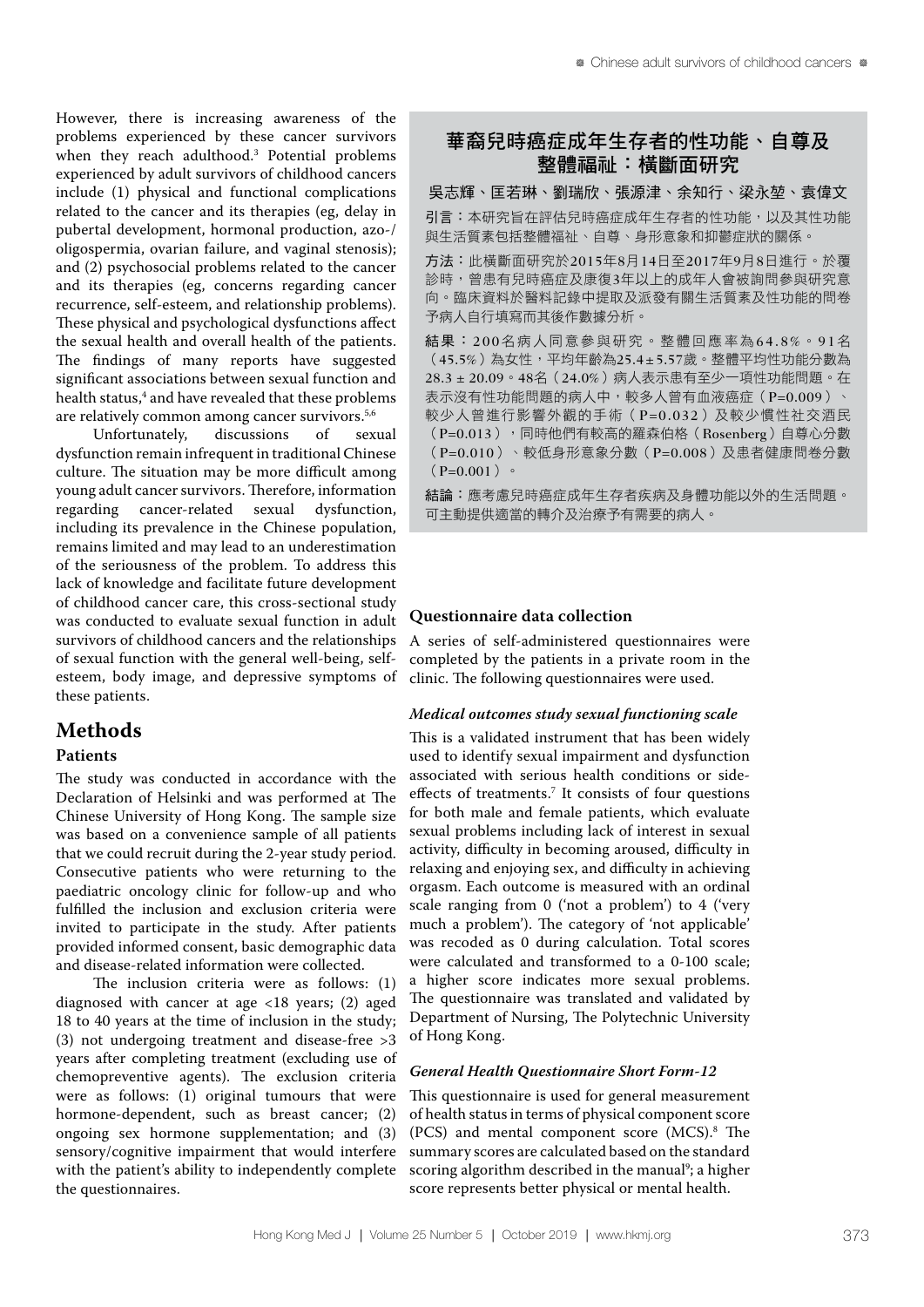#### *Rosenberg self-esteem scale*

This tool is commonly used to evaluate selfesteem.10,11 It comprises 10 questions which assess both positive and negative feelings about the self. Patients respond to questions using a 4-point scale, ranging from 'strongly agree' to 'strongly disagree'; a higher summary score indicates higher self-esteem.

# *Body image scale*

Body image scale (BIS) is an 11-item scale used to assess body image changes in cancer survivors after cancer treatment.<sup>12,13</sup> Body image changes can be rated in an ordinal scale ranging from 0 ('not at all') to 3 ('very much'); a higher total score indicates greater body image distress.

# *Patient Health Questionnaire*

Patient Health Questionnaire (PHQ-9) is widely used to measure depressive symptoms. It assesses the extent to which the symptoms were experienced by the patient in past 2 weeks.<sup>14,15</sup> Patients respond to items using an ordinal scale ranging from 0 ('not at all') to 3 ('nearly every day'). The degree of depression is graded based on the total score of the nine items: mild ( $5 \leq$  score  $\leq$  9), moderate ( $10 \leq$  score  $\leq$  14), and severe (score ≥15).

# **Statistical analysis**

Descriptive statistics are presented as counts and percentages for categorical data, and as means and standard deviations for continuous data. The Chi squared test, Fisher's exact test, analysis of variance, correlation, and simple linear regression methods were used for simple analyses and subgroup comparisons. More sophisticated analyses were performed using multiple linear regression and multivariable logistic regression, to control for potential confounders. All statistical analyses were performed using SPSS (Windows version 24.0; IBM Corp, Armonk [NY], United States). All levels of significance were set at the 0.05 level and all tests were two-sided. Missing data were excluded from analysis.

# **Results**

# **Patient demographic characteristics and cancer treatment histories**

The study was performed from 14 August 2015 to 8 September 2017. Three hundred seventy-two consecutive patients were approached, and 241 patients agreed to participate in the study. The overall response rate was 64.8%. Forty-one patients were excluded from analysis due to incomplete data collection or failure to appropriately meet the inclusion/exclusion criteria. Therefore, a total of 200 patients were included in the analysis.

Among the 200 patients, 91 (45.5%) were women; the mean age of all patients was  $25.4 \pm$ 5.57 years, and the mean age at diagnosis was 7.8 ± 5.09 years. In total, 133 (66.5%) patients had haematological cancer, among whom 92 (46.0%) had acute lymphoid leukaemia, 15 (7.5%) had acute myeloid leukaemia, and 10 (5.0%) had Hodgkin lymphoma. Sixty-seven (33.5%) patients had nonhaematological cancer, among whom 11 (5.5%) had Wilm's tumour, 10 (5.0%) had osteosarcoma, and eight (4.0%) had neuroblastoma. Sixty-five (32.5%) patients underwent surgery, and 23 (11.5%) exhibited visible external effects, such as limb resection. Fiftythree (26.8%) patients received radiotherapy and 176 (88.9%) received chemotherapy. Ten (5.0%) patients had experienced cancer relapse. Thirty-one (15.5%) patients were married, 94 (47.0%) were single with a current or previous relationship, and 75 (37.5%) were single and had never been in a relationship (Table 1). Eighty (40.4%) patients reported a history of sexual experiences and 15 (7.6%) had impregnated their partners or ever conceived a child.

# **Sexual impairment and dysfunction related to childhood cancer and treatment**

The overall medical outcomes study sexual functioning score was  $28.3 \pm 20.09$ . Men (32.3) ± 19.92) had a significantly higher mean sexual functioning score (ie, more sexual problems) than women (23.6 ± 19.36, P=0.002) [Table 2]. Age at the time of this study  $(r=0.193, P=0.006)$  and age at cancer diagnosis  $(r=0.147, P=0.037)$  were significantly positively correlated with sexual functioning score (ie, more sexual problems). Patients who had a history of sexual experiences  $(32.8 \pm 19.45, P=0.008)$ or who had been married  $(38.1 \pm 20.63, P=0.004)$ had a significantly higher mean sexual functioning score than patients who had no history of sexual experiences and who had not been married (Table 2). Multiple regression analysis controlling for all potential confounders suggested that male sex ( $\beta$ =9.20, P=0.001) and marital status of 'married' (β=13.95, P=0.038) were significantly associated with higher sexual functioning score (ie, more sexual problems) [Table 3].

# **Assessments of self-esteem, body image, and depression in all patients**

The mean Rosenberg self-esteem scale score was 29.9 ± 4.25. Multiple regression analysis showed that a history of relapse ( $β = -2.89$ ,  $P = 0.044$ ) was significantly associated with Rosenberg self-esteem scale score following adjustment for other variables (ie, patients who had a history of relapse had lower self-esteem) [online Supplementary Appendices 1 and 2].

The mean BIS score was  $5.6 \pm 4.45$ . Age at diagnosis was statistically significantly positively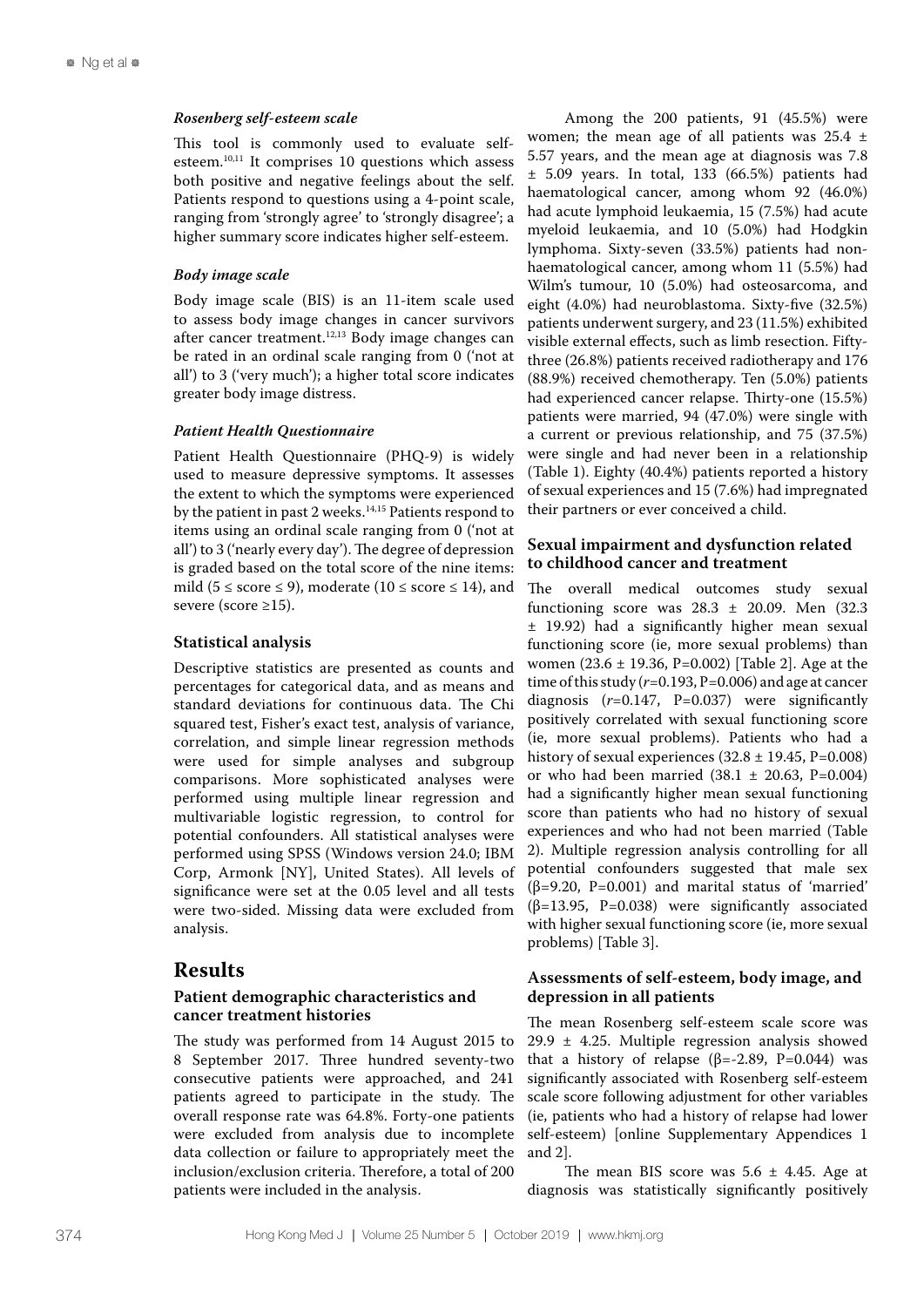TABLE 1. Demographic data of the entire cohort (n=200)\*

| Demographics                                    | Value           |
|-------------------------------------------------|-----------------|
| Age (years)                                     | $25.4 \pm 5.57$ |
| Sex                                             |                 |
| Female                                          | 91 (45.5%)      |
| Male                                            | 109 (54.5%)     |
| Body mass index ( $n=198$ , kg/m <sup>2</sup> ) | $22.3 \pm 3.59$ |
| Cancer type                                     |                 |
| Haematological cancer                           | 133 (66.5%)     |
| Acute lymphoid leukaemia                        | 92 (69.2%)      |
| Acute myeloid leukaemia                         | 15 (11.3%)      |
| Hodgkin lymphoma                                | 10 (7.5%)       |
| Other                                           | 16 (12.0%)      |
| Non-haematological cancer                       | 67 (33.5%)      |
| Wilm's tumour                                   | 11 (16.4%)      |
| Osteosarcoma                                    | 10 (14.9%)      |
| Neuroblastoma                                   | 8 (11.9%)       |
| Other                                           | 38 (56.7%)      |
| Age at cancer diagnosis (years)                 | $7.8 \pm 5.09$  |
|                                                 | $16.0 \pm 5.89$ |
| Disease-free period (years)                     |                 |
| Relapse history<br>No                           |                 |
| <b>Yes</b>                                      | 190 (95.0%)     |
|                                                 | 10 (5.0%)       |
| Cancer treatment                                |                 |
| Surgery                                         | 65 (32.5%)      |
| Radiotherapy (n=198)                            | 53 (26.8%)      |
| Chemotherapy (n=198)                            | 176 (88.9%)     |
| Cancer treatment type (n=196)                   |                 |
| Surgery only                                    | 13 (6.6%)       |
| Radiotherapy only                               | 3(1.5%)         |
| Chemotherapy only                               | 97 (49.5%)      |
| Surgery and radiotherapy                        | 4 (2.0%)        |
| Surgery and chemotherapy                        | 33 (16.8%)      |
| Chemotherapy and radiotherapy                   | 31 (15.8%)      |
| Surgery, chemotherapy, and radiotherapy         | 15 (7.7%)       |
| Education level (n=196)                         |                 |
| Secondary or below                              | 66 (33.7%)      |
| College/university or above                     | 130 (66.3%)     |
| Occupation (n=199)                              |                 |
| Employed/student/housewife                      | 185 (93.0%)     |
| Unemployed                                      | 14 (7.0%)       |
| Smoking history                                 |                 |
| Non-smoker                                      | 170 (85.0%)     |
| Ex-smoker                                       | 11 (5.5%)       |
| Chronic smoker                                  | 19 (9.5%)       |
| Alcohol history                                 |                 |
| Non-drinker                                     | 67 (33.5%)      |
| Ex-drinker                                      | $2(1.0\%)$      |
| Social drinker                                  | 123 (61.5%)     |
| Regular drinker                                 | 8 (4.0%)        |
| Marital status                                  |                 |
| Married                                         | 31 (15.5%)      |
| Single with current or previous relationship    | 94 (47.0%)      |
| Single and never in a relationship              | 75 (37.5%)      |
| Sexual history (n=198)                          |                 |
|                                                 |                 |
| Yes                                             | 80 (40.4%)      |
| No                                              | 118 (59.6%)     |
| Reproductive history (n=197)                    |                 |
| Yes                                             | 15 (7.6%)       |
| No                                              | 182 (92.4%)     |

correlated with BIS score (*r*=0.260, P<0.001). Patients who had not undergone surgery  $(4.9 \pm 4.09)$  had significantly lower BIS score than patients who had undergone surgery  $(7.1 \pm 4.81, P=0.002)$ . Patients who had a history of haematological cancer  $(4.9 \pm 4.11)$ also had significantly lower BIS score than patients who had a history of non-haematological cancer (7.1 ± 4.77, P=0.002) [online Supplementary Appendix 1]. Multiple regression analysis suggested that age at diagnosis ( $\beta$ =0.22, P<0.001) was associated with BIS score (online Supplementary Appendix 2).

The mean PHO score was  $4.80 \pm 4.27$ . The numbers of patients who reported minimal depressive symptoms and major depression were 68 (34%) and 24 (12%), respectively (online Supplementary Appendix 3). No statistical significance was found across demographics variables (online Supplementary Appendices 1 and 2).

The General Health Questionnaire Short Form-12 analysis revealed that the overall PCS was 51.2  $\pm$  6.44. Age at the time of this study ( $r = -0.159$ , P=0.025) and age at diagnosis (*r*=-0.170, P=0.017) were significantly negatively correlated with PCS. Patients who had undergone surgery without external effects (51.9  $\pm$  5.20) had significantly higher mean PCS (ie, better physical health) than patients who had undergone surgery with external effects (47.5  $\pm$ 7.39, P=0.018) [online Supplementary Appendix 1]. Multiple regression analysis showed that male sex  $(\beta=2.04, P=0.024)$  was significantly associated with PCS, following adjustment for other variables (online Supplementary Appendix 2). In contrast, the overall MCS was  $49.0 \pm 9.00$ . There were no statistically significant relationships between MCS and any demographic variables (online Supplementary Appendices 1 and 2).

# **Subgroup analysis based on sexual functioning scores**

Patients were divided into three groups based on their sexual functioning scores. Forty-eight (24.0%) patients had experienced at least one sexual problem, 125 (62.5%) patients reported that they never had any sexual problem and/or stated 'not applicable', and 27 (13.5%) patients reported 'not applicable' for all items. Among women in this study, 19 (20.9%) reported at least a small problem in at least one aspect of sexual function, 49 (53.8%) reported 'not a problem' and/or 'not applicable' for all items, and 23 (25.3%) reported 'not applicable' for all items; among men in this study, these numbers were 29 (26.6%), 76 (69.7%), and four (3.7%), respectively (Table 4).

In the group with no sexual problems, more patients had haematological cancers (n=89, 71.2% vs n=24, 50.0%; P=0.009), fewer patients underwent surgery (n=34, 27.2% vs n=24, 50.0%; P=0.004), fewer patients underwent surgery with external effects (n=9, 26.5% vs n=13, 54.2%; P=0.032), and fewer

\* Data are shown as No. (%) or mean ± standard deviation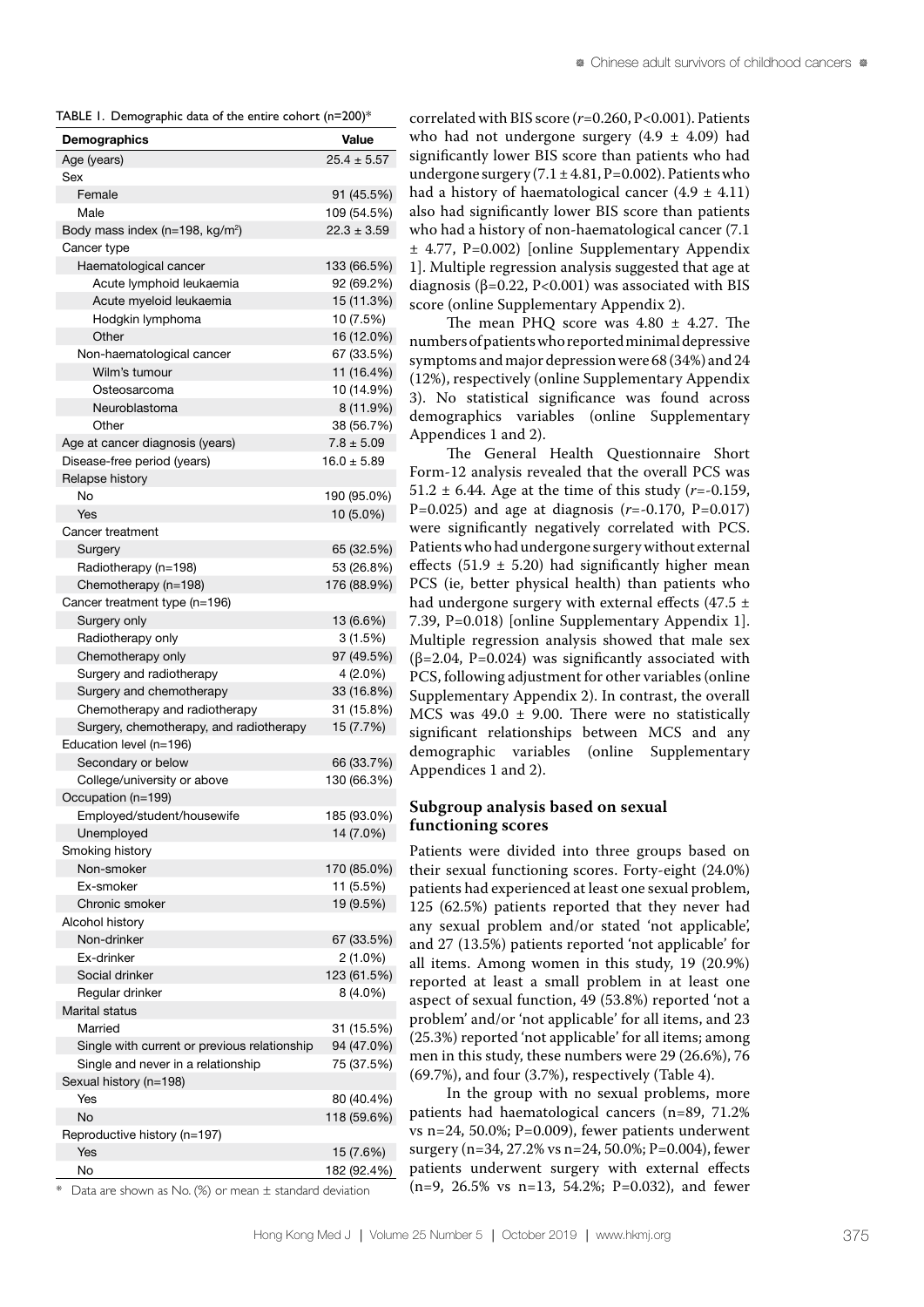TABLE 2. Sexual function (medical outcomes study sexual functioning score)\*

|                                              | No. of patients                   |                  | <b>Sexual functioning score</b>  | P value |
|----------------------------------------------|-----------------------------------|------------------|----------------------------------|---------|
| Overall                                      | 200                               |                  | $28.3 \pm 20.09$                 |         |
| Sex                                          |                                   |                  |                                  |         |
| Female                                       | 91                                |                  | $23.6 \pm 19.36$                 | 0.002   |
| Male                                         | 109                               |                  | $32.3 \pm 19.92$                 |         |
| Cancer type                                  |                                   |                  |                                  |         |
| Non-haematological                           | 67                                |                  | $31.0 \pm 20.28$                 | 0.190   |
| Haematological                               | 133                               |                  | $27.0 \pm 19.94$                 |         |
| Surgery                                      |                                   |                  |                                  |         |
| <b>No</b>                                    | 135                               |                  | $27.0 \pm 19.79$                 | 0.170   |
| Yes                                          | 65                                |                  | $31.2 \pm 20.57$                 |         |
| External effect (n=65)                       |                                   |                  |                                  |         |
| No                                           | 42                                |                  | $27.5 \pm 20.66$                 | 0.054   |
| Yes                                          | 23                                |                  | $37.8 \pm 19.08$                 |         |
| Radiotherapy (n=198)                         |                                   |                  |                                  |         |
| <b>No</b>                                    | 145                               |                  | $26.9 \pm 18.36$                 | 0.156   |
| Yes                                          | 53                                |                  | $32.2 \pm 24.28$                 |         |
| Chemotherapy (n=198)                         |                                   |                  |                                  |         |
| No                                           | 22                                |                  | $27.3 \pm 18.05$                 | 0.792   |
| Yes                                          | 176                               |                  | $28.5 \pm 20.48$                 |         |
| Relapse history                              |                                   |                  |                                  |         |
| <b>No</b>                                    | 190                               |                  | $28.2 \pm 19.91$                 | 0.570   |
| Yes                                          | 10                                |                  | $31.9 \pm 24.20$                 |         |
| Education level (n=196)                      |                                   |                  |                                  |         |
| Secondary or below                           | 66                                |                  | $28.3 \pm 17.41$                 | 0.949   |
| College/university or above                  | 130                               |                  | $28.5 \pm 21.34$                 |         |
| Occupation (n=199)                           |                                   |                  |                                  |         |
| Unemployed                                   | 14                                |                  | $29.0 \pm 19.24$                 | 0.900   |
| Employed/student/housewife                   | 185                               | $28.3 \pm 20.25$ |                                  |         |
| Sexual history (n=198)                       |                                   |                  |                                  |         |
| No                                           | 118                               |                  | $25.2 \pm 20.07$                 | 0.008   |
| Yes                                          | 80                                |                  | $32.8 \pm 19.45$                 |         |
| Reproductive history (n=197)                 |                                   |                  |                                  |         |
| No                                           | 182                               |                  | $27.9 \pm 20.33$                 | 0.355   |
| Yes                                          | 15                                |                  | $32.9 \pm 18.22$                 |         |
| Marital status                               |                                   |                  |                                  |         |
| Single and never in a relationship           | 75                                |                  | $24.1 \pm 20.15$                 | 0.004   |
| Single with current or previous relationship | 94                                |                  | $28.5 \pm 18.89$                 |         |
| Married                                      | 31                                | $38.1 \pm 20.63$ |                                  |         |
|                                              | <b>Correlation</b><br>coefficient | P value          | Linear regression<br>coefficient | P value |
| Age                                          | 0.193                             | 0.006            | 0.696                            | 0.006   |
| Age at diagnosis                             | 0.147                             | 0.037            | 0.582                            | 0.037   |
| Disease-free period                          | 0.073                             | 0.303            | 0.250                            | 0.303   |
| Body mass index                              | 0.049                             | 0.490<br>0.273   |                                  | 0.490   |

 $*$  Data are shown as mean  $\pm$  standard deviation, unless otherwise specified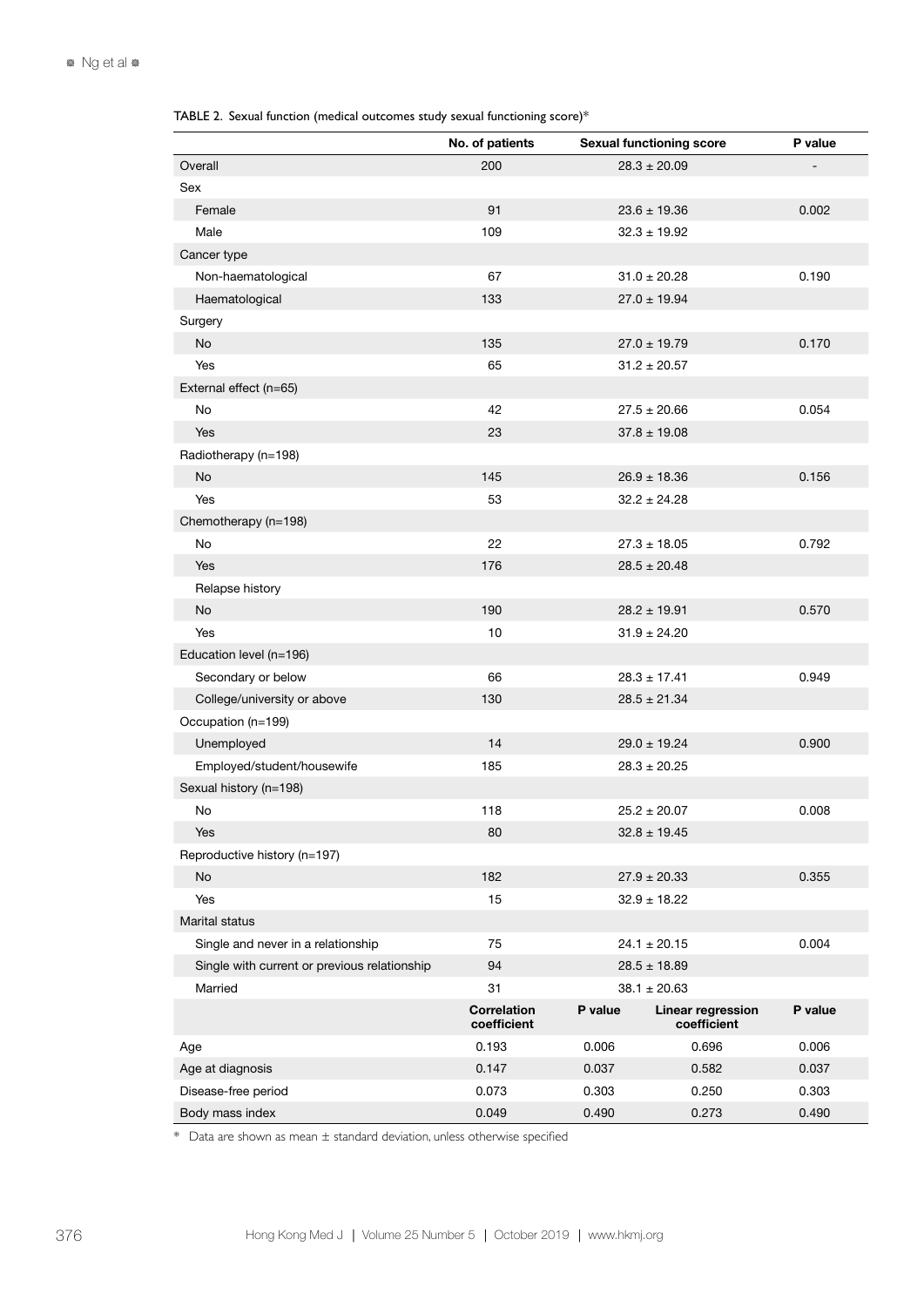TABLE 3. Multiple regression analysis of medical outcomes study sexual functioning scale

|                                              | Medical outcomes study sexual functioning scale |                   |                                       |       |                      |                            |  |
|----------------------------------------------|-------------------------------------------------|-------------------|---------------------------------------|-------|----------------------|----------------------------|--|
|                                              |                                                 | <b>Full model</b> | (all demographics variables included) |       | <b>Reduced model</b> | (after model selection)    |  |
|                                              | β                                               | P value           | 95% Confidence<br>interval            | β     | P value              | 95% Confidence<br>interval |  |
| (Constant)                                   | 3.76                                            | 0.782             | $-23.02$ to $30.54$                   | 17.49 | < 0.001              | 11.79 to 23.19             |  |
| Sex (male)                                   | 9.20                                            | 0.001             | 3.57 to 14.84                         | 9.06  | 0.001                | 3.71 to 14.41              |  |
| Age                                          | 0.02                                            | 0.959             | $-0.63$ to $0.67$                     |       |                      |                            |  |
| Age at diagnosis                             | 0.30                                            | 0.310             | $-0.28$ to $0.89$                     |       |                      |                            |  |
| Haematological cancer                        | 4.69                                            | 0.643             | -15.22 to 24.59                       |       |                      |                            |  |
| Surgery type                                 |                                                 |                   |                                       |       |                      |                            |  |
| Non-external effect surgery                  | 8.05                                            | 0.451             | $-12.98$ to 29.07                     | 2.15  | 0.525                | $-4.51$ to 8.81            |  |
| External effect surgery                      | 13.41                                           | 0.200             | $-7.15$ to 33.98                      | 9.49  | 0.029                | 0.99 to 17.99              |  |
| Radiotherapy                                 | 5.79                                            | 0.093             | $-0.97$ to 12.55                      |       |                      |                            |  |
| Chemotherapy                                 | 4.81                                            | 0.308             | -4.47 to 14.08                        |       |                      |                            |  |
| Relapse history                              | 0.61                                            | 0.925             | $-12.08$ to 13.3                      |       |                      |                            |  |
| Sexual history                               | 1.85                                            | 0.612             | $-5.33$ to $9.02$                     |       |                      |                            |  |
| Reproductive history                         | $-3.78$                                         | 0.582             | -17.27 to 9.72                        |       |                      |                            |  |
| Marital status                               |                                                 |                   |                                       |       |                      |                            |  |
| Single with current or previous relationship | 3.79                                            | 0.275             | $-3.04$ to 10.61                      | 4.75  | 0.109                | -1.06 to 10.57             |  |
| Married                                      | 13.95                                           | 0.038             | 0.79 to 27.1                          | 13.83 | 0.001                | 5.75 to 21.91              |  |

TABLE 4. Response to medical outcomes study sexual functioning scale

|            |                                     | <b>Sexual function</b>          |                                            |     |         |  |
|------------|-------------------------------------|---------------------------------|--------------------------------------------|-----|---------|--|
|            | All answers $=$<br>'Not applicable' | All answers $=$<br>'No problem' | <b>Sexual function</b><br>problem reported |     |         |  |
| <b>Sex</b> |                                     |                                 |                                            |     |         |  |
| Female     | 23                                  | 49                              | 19                                         | 91  | < 0.001 |  |
| Male       | $\overline{4}$                      | 76                              | 29                                         | 109 |         |  |
| Total      | 27                                  | 125                             | 48                                         | 200 |         |  |

patients were regular social drinkers (n=2, 1.6% vs n=6, 12.5%;  $P=0.013$ ). The group with no sexual problems also had statistically significantly higher PCS (52.5 ± 5.62 vs 48.1 ± 7.96, P=0.003), higher Rosenberg self-esteem scale score (30.6 ± 4.24 vs 28.4  $\pm$  4.06, P=0.010), lower mean BIS score (4.9  $\pm$  3.89 vs  $7.5 \pm 5.38$ , P=0.008), and lower mean PHO score (4.1)  $±$  4.44 vs. 6.8  $±$  3.89, P=0.001) [Table 5]. However, in multivariable logistic regression analysis controlling for all potential confounders, no variables were statistically significant when comparing the group with no problems to the group with problems. After model selection, a history of surgery with external effects (odds ratio [OR]=6.09, P=0.001), PCS (OR=0.93, P=0.010), and Rosenberg self-esteem scale score (OR=0.89, P=0.013) were significantly related to the presence of sexual function problems (Table 6).

# **Discussion**

## **Summary**

In this study, approximately one-quarter of young Chinese cancer survivors in Hong Kong reported at least one sexual problem. Sexual problems were more common in men, in patients diagnosed with cancer at an older age, and in patients who were married or had a history of sexual experiences. Moreover, the presence of sexual problems was significantly associated with a history of surgery, as well as a history of surgery with external effects; patients with sexual problems generally had lower physical well-being scores, lower self-esteem scores, higher BIS scores, and an increased number of depressive symptoms. This new information can aid in understanding our patients' needs and in guiding the provision of necessary care.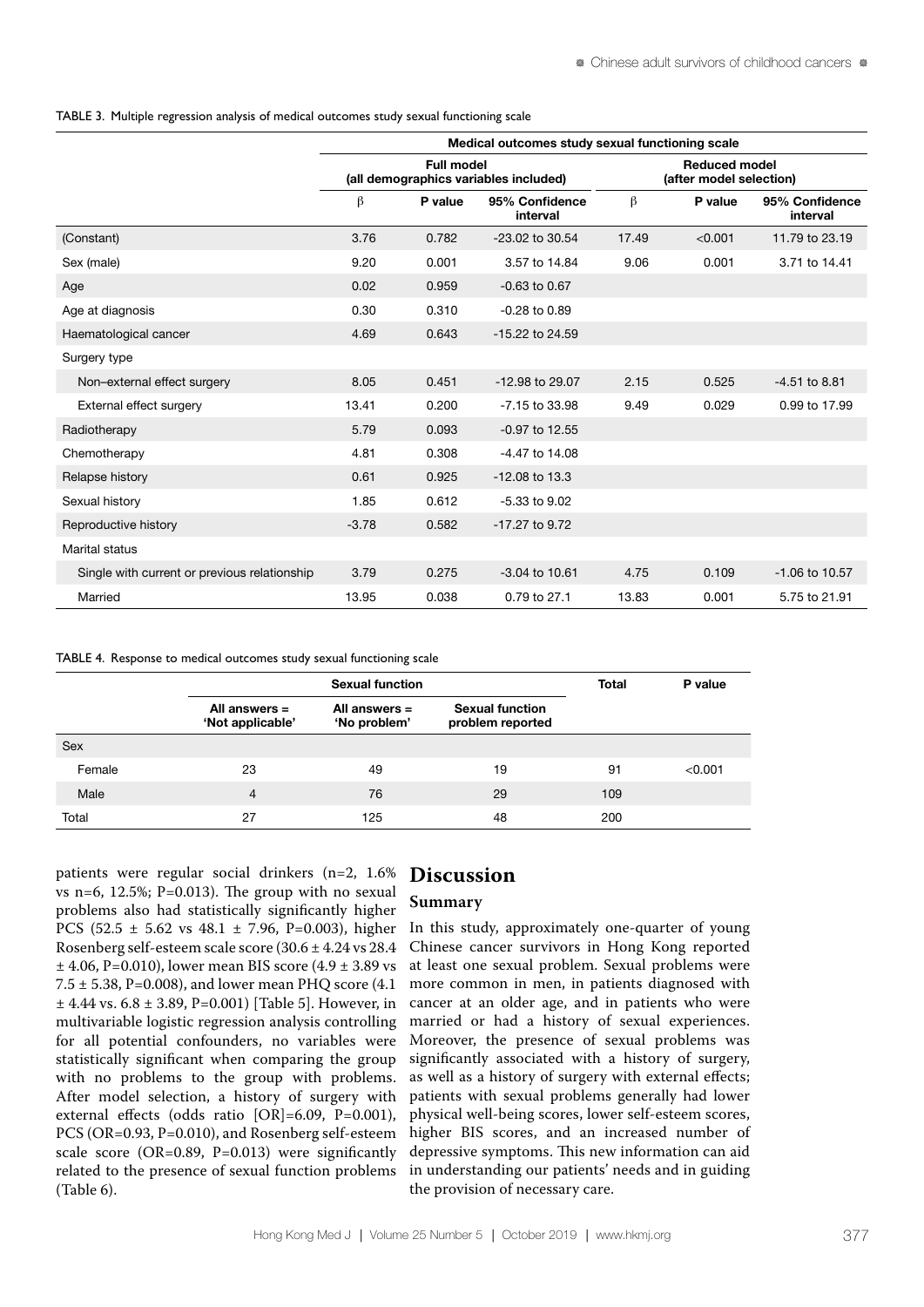TABLE 5. Comparison between patients without sexual functioning problems (all responses to medical outcomes study sexual functioning scale = "no problem") and those with reported sexual functioning problems (any sexual functioning problem reported on medical outcomes study sexual functioning scale)\*

|                                              | <b>Patients without sexual</b><br>functioning problem (n=125) | <b>Patients with sexual</b><br>functioning problem (n=48) | P value |
|----------------------------------------------|---------------------------------------------------------------|-----------------------------------------------------------|---------|
| Sex                                          |                                                               |                                                           |         |
| Female                                       | 49 (39.2%)                                                    | 19 (39.6%)                                                | 0.963   |
| Male                                         | 76 (60.8%)                                                    | 29 (60.4%)                                                |         |
| Cancer type                                  |                                                               |                                                           |         |
| Non-haematological                           | 36 (28.8%)                                                    | 24 (50.0%)                                                | 0.009   |
| Haematological                               | 89 (71.2%)                                                    | 24 (50.0%)                                                |         |
| Surgery                                      |                                                               |                                                           |         |
| No                                           | 91 (72.8%)                                                    | 24 (50.0%)                                                | 0.004   |
| Yes                                          | 34 (27.2%)                                                    | 24 (50.0%)                                                |         |
| External effect†                             |                                                               |                                                           |         |
| No                                           | 25 (73.5%)                                                    | 11 (45.8%)                                                | 0.032   |
| Yes                                          | 9(26.5%)                                                      | 13 (54.2%)                                                |         |
| Radiotherapy <sup>+</sup>                    |                                                               |                                                           |         |
| No                                           | 92 (74.2%)                                                    | 32 (68.1%)                                                | 0.424   |
| Yes                                          | 32 (25.8%)                                                    | 15 (31.9%)                                                |         |
| Chemotherapy <sup>+</sup>                    |                                                               |                                                           |         |
| No.                                          | 14 (11.3%)                                                    | 5(10.6%)                                                  | 0.904   |
| Yes                                          | 110 (88.7%)                                                   | 42 (89.4%)                                                |         |
| Relapse history                              |                                                               |                                                           |         |
| No                                           | 119 (95.2%)                                                   | 45 (93.8%)                                                | 0.709   |
| Yes                                          | 6(4.8%)                                                       | 3(6.3%)                                                   |         |
| Education levelt                             |                                                               |                                                           |         |
| Secondary or below                           | 41 (33.3%)                                                    | 17 (36.2%)                                                | 0.727   |
| College/university or above                  | 82 (66.7%)                                                    | 30 (63.8%)                                                |         |
| Occupation†                                  |                                                               |                                                           |         |
| Unemployed                                   | 8 (6.5%)                                                      | 4(8.3%)                                                   | 0.740   |
| Employed/student/housewife                   | 116 (93.5%)                                                   | 44 (91.7%)                                                |         |
| Sexual history+                              |                                                               |                                                           |         |
| No                                           | 73 (58.9%)                                                    | 22 (46.8%)                                                | 0.156   |
| Yes                                          | 51 (41.1%)                                                    | 25 (53.2%)                                                |         |
| Reproductive history†                        |                                                               |                                                           |         |
| No                                           | 112 (91.1%)                                                   | 43 (91.5%)                                                | 1.000   |
| Yes                                          | 11 (8.9%)                                                     | 4(8.5%)                                                   |         |
| Marital status                               |                                                               |                                                           |         |
| Single and never in a relationship           | 42 (33.6%)                                                    | 15 (31.3%)                                                | 0.140   |
| Single with current or previous relationship | 65 (52.0%)                                                    | 20 (41.7%)                                                |         |
| Married                                      | 18 (14.4%)                                                    | 13 (27.1%)                                                |         |
| Smoking history                              |                                                               |                                                           |         |
| Non-smoker                                   | 105 (84.0%)                                                   | 39 (81.3%)                                                | 0.439   |
| Ex-smoker                                    | 9(7.2%)                                                       | 2(4.2%)                                                   |         |
| Chronic smoker                               | 11 (8.8%)                                                     | 7 (14.6%)                                                 |         |
| Alcohol history                              |                                                               |                                                           |         |
| Non-drinker                                  | 35 (28.0%)                                                    | 15 (31.3%)                                                | 0.013   |
| Ex-drinker                                   | $1(0.8\%)$                                                    | $1(2.1\%)$                                                |         |
| Social drinker                               | 87 (69.6%)                                                    | 26 (54.2%)                                                |         |
| Regular drinker                              | 2(1.6%)                                                       | 6 (12.5%)                                                 |         |
| Age (years)                                  | $25.2 \pm 5.52$                                               | $27.0 \pm 5.82$                                           | 0.171   |
| Age at diagnosis (years)                     | $7.6 \pm 4.92$                                                | $8.9 \pm 5.58$                                            | 0.281   |
| Disease-free period (years)                  | $15.9 \pm 5.81$                                               | $16.6 \pm 6.08$                                           | 0.808   |
| Body mass index (kg/m <sup>2</sup> )         | $22.8 \pm 3.70$                                               | $21.7 \pm 3.40$                                           | 0.225   |
| Physical component score                     | $52.5 \pm 5.62$                                               | $48.1 \pm 7.96$                                           | 0.003   |
| Mental component score                       | $49.7 \pm 9.10$                                               | $47.1 \pm 8.66$                                           | 0.215   |
| Rosenberg self-esteem scale                  | $30.6 \pm 4.24$                                               | $28.4 \pm 4.06$                                           | 0.010   |
| Body image scale                             | $4.9 \pm 3.89$                                                | $7.5 \pm 5.38$                                            | 0.008   |
| Patient Health Questionnaire                 | $4.1 \pm 4.44$                                                | $6.8 \pm 3.89$                                            | 0.001   |

 $*$  Data are shown as No. (%) or mean  $\pm$  standard deviation, unless otherwise specified

† Missing data are excluded from analysis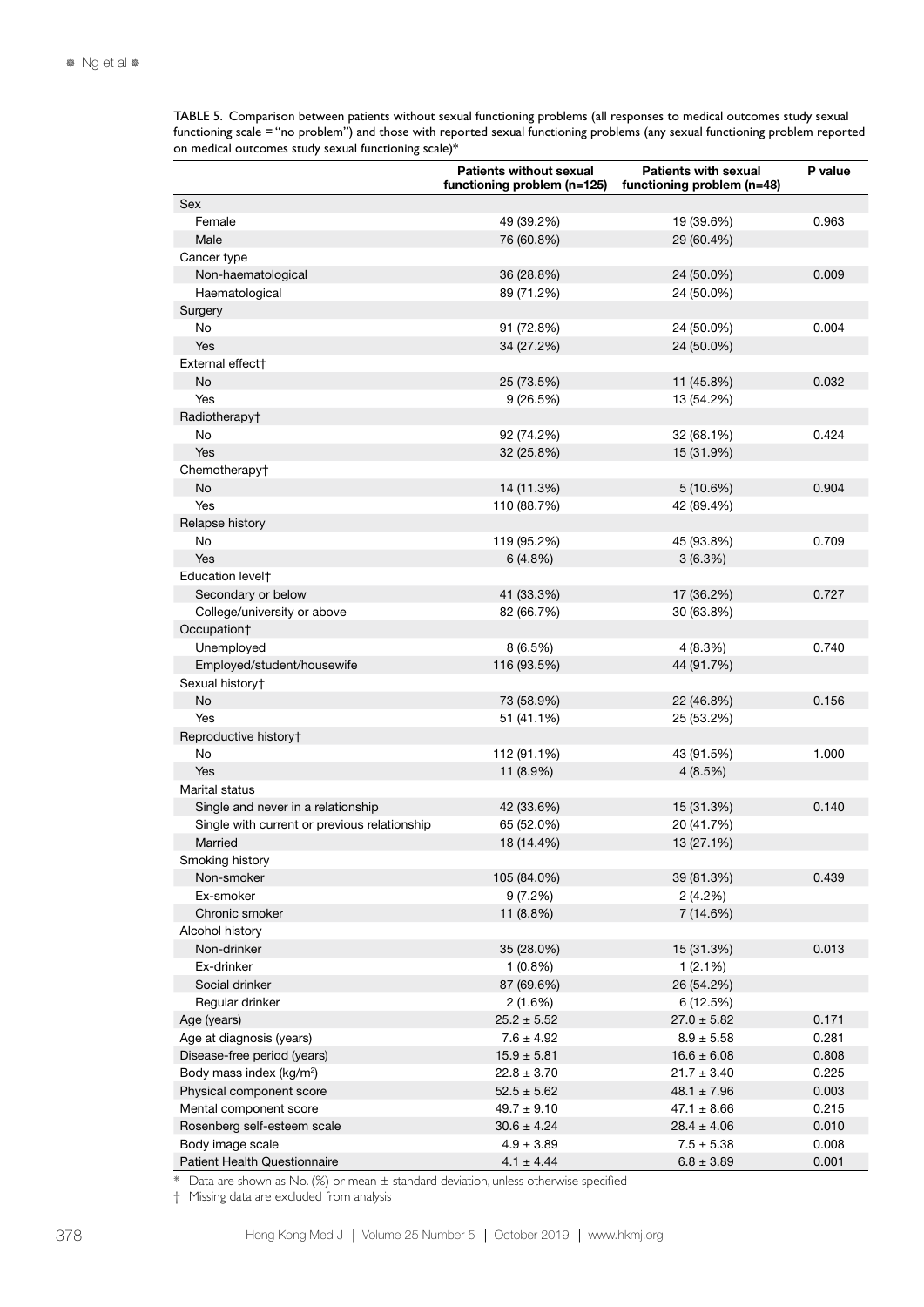|  |  | TABLE 6. Multiple logistic regression analysis of medical outcomes study sexual functioning scores with other parameters |  |  |  |  |  |  |  |
|--|--|--------------------------------------------------------------------------------------------------------------------------|--|--|--|--|--|--|--|
|--|--|--------------------------------------------------------------------------------------------------------------------------|--|--|--|--|--|--|--|

| Ref group: No-problem<br>group                              |          |         | measures included) | Full model (all demographics variables and study |          |         | Reduced model (after model selection) |                      |  |
|-------------------------------------------------------------|----------|---------|--------------------|--------------------------------------------------|----------|---------|---------------------------------------|----------------------|--|
|                                                             | B        | P value | <b>Odds ratio</b>  | 95% CI for<br>Exp(B)                             | В        | P value | <b>Odds ratio</b>                     | 95% CI for<br>Exp(B) |  |
| Sex (Ref: Female)                                           | 0.247    | 0.578   | 1.281              | 0.535-3.065                                      |          |         |                                       |                      |  |
| Age                                                         | 0.025    | 0.616   | 1.026              | 0.929-1.132                                      |          |         |                                       |                      |  |
| Age at diagnosis                                            | 0.006    | 0.900   | 1.006              | 0.920-1.099                                      |          |         |                                       |                      |  |
| Cancer type (Ref: Non-<br>haematological)                   | 0.882    | 0.562   | 2.416              | 0.122-47.789                                     |          |         |                                       |                      |  |
| Surgery type (Ref: No surgery)                              |          | 0.105   |                    |                                                  |          | 0.004   |                                       |                      |  |
| Non-external effect surgery                                 | 1.880    | 0.243   | 6.552              | 0.279-153.727                                    | 0.740    | 0.106   | 2.095                                 | 0.853-5.144          |  |
| External effect surgery                                     | 2.787    | 0.071   | 16.226             | 0.789-333.681                                    | 1.807    | 0.001   | 6.090                                 | 2.005-18.498         |  |
| Radiotherapy (Ref: No)                                      | 0.125    | 0.800   | 1.133              | 0.430-2.983                                      |          |         |                                       |                      |  |
| Chemotherapy (Ref: No)                                      | 0.595    | 0.401   | 1.813              | 0.452-7.271                                      |          |         |                                       |                      |  |
| Relapse history (Ref: No)                                   | $-0.079$ | 0.937   | 0.924              | 0.129-6.626                                      |          |         |                                       |                      |  |
| Sexual history (Ref: No)                                    | 0.490    | 0.389   | 1.633              | 0.535-4.981                                      |          |         |                                       |                      |  |
| Reproductive history (Ref: No)                              | $-1.047$ | 0.264   | 0.351              | 0.056-2.204                                      |          |         |                                       |                      |  |
| Marital status (Ref: Single and<br>never in a relationship) |          | 0.419   |                    |                                                  |          |         |                                       |                      |  |
| Single with current or<br>previous relationship             | $-0.575$ | 0.549   | 0.563              | 0.086-3.693                                      |          |         |                                       |                      |  |
| Married                                                     | $-0.913$ | 0.239   | 0.401              | 0.088-1.836                                      |          |         |                                       |                      |  |
| Physical component score                                    | $-0.072$ | 0.060   | 0.930              | 0.863-1.003                                      | $-0.075$ | 0.010   | 0.928                                 | 0.876-0.982          |  |
| Mental component score                                      | $-0.037$ | 0.238   | 0.963              | 0.905-1.025                                      |          |         |                                       |                      |  |
| Rosenberg self-esteem scale                                 | $-0.077$ | 0.200   | 0.926              | 0.824-1.041                                      | $-0.120$ | 0.013   | 0.887                                 | 0.807-0.975          |  |
| Body image scale                                            | $-0.006$ | 0.927   | 0.994              | 0.880-1.123                                      |          |         |                                       |                      |  |
| <b>Patient Health Questionnaire</b>                         | 0.017    | 0.784   | 1.018              | 0.898-1.152                                      |          |         |                                       |                      |  |
| Constant                                                    | 4.429    | 0.267   | 83.835             |                                                  | 5.979    | 0.002   | 395.099                               |                      |  |

Abbreviation:  $95\%$  CI = confidence interval

# **Sex-related differences in sexual function outcomes**

In a similar study in the United States,<sup>4</sup> involving 599 cancer survivors aged 18 to 39 years, 52% of female and 32% of male respondents reported at least 'a small problem' in one or more areas of sexual functioning. Overall, 42.7% of the patients in that study reported at least one problematic symptom; the overall sexual functioning score (indicative of more problems) was higher in women (21.6) than in men (10.6). Interestingly, the findings in our study contrasted with those of the prior study. Approximately onequarter of survivors (24% overall, 26.6% of men, 20.9% of women) had at least one sexual problem. Furthermore, the overall sexual functioning scores for male and female survivors were 32.3 and 23.6, respectively. Therefore, fewer cancer survivors may experience sexual problems in Hong Kong. However, the problems experienced by these survivors may be more severe, as reflected by the higher sexual functioning score.

In our study, men had higher sexual functioning scores (ie, more sexual problems) than women. However, compared with men in the study (3.7%),

many more women (25.3%) reported 'not applicable' (P<0.001). An overall lower score among women may not necessarily mean that they experienced fewer sexual problems; it might indicate that they were less sexually active. By excluding responses of 'not applicable' from the overall sexual functioning scale assessment, we found no significant sex-related difference in sexual functioning score (P=0.499). The mean scores for women and men were  $31.62 \pm 15.72$ and  $33.51 \pm 19.25$ , respectively. Regarding patients with responses of 'not applicable' in the overall sexual functioning scale, 85.2% did not have sexual experience. Furthermore, women in the present study may have been less sexually active than men. A larger proportion of female survivors might only have sexual intercourse after marriage and thus be unaware of sexual problems prior to that point. Therefore, long-term assessment of sexual function is important for identifying sexual problems in cancer survivors, especially women.

# **Sex-related differences in specific sexual problems**

Overall, the most common sexual problems reported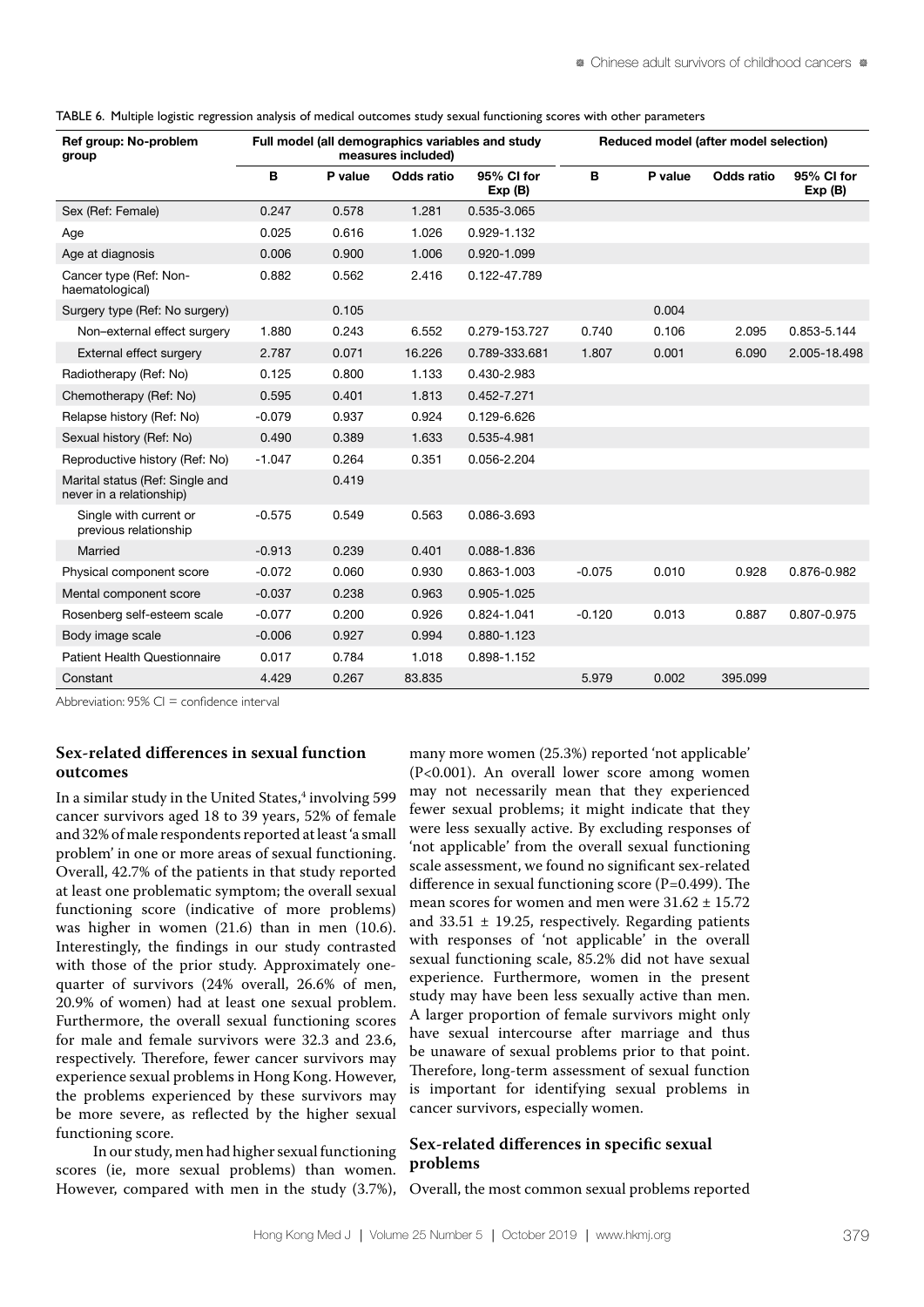were difficulties in relaxing and enjoying sex (19.5%) and difficulties in achieving an erection or orgasm (18.5%). Comparatively fewer survivors reported lack of sexual interest (13.0%) and problems in becoming sexually aroused (13.5%). Frederick et al<sup>16</sup> performed a semi-structured interview study in a paediatric oncology and survivorship clinic, involving 22 childhood cancer survivors aged 18 to 39 who reported two or more sexual problems. The most commonly reported sexual problems were also difficulties in relaxing and enjoying sex  $(n=19, 86%)$  and difficulties in achieving an erection or orgasm (n=18, 82%), as in the present study. Frederick et al<sup>16</sup> also reported that for each of the sexual function items, the proportion of women who reported problems (34.1%-39.5%) was greater than the proportion of men who reported problems (15.3%-20.4%). However, our study showed similar proportions of women and men experiencing problems in becoming sexually aroused (women: 13.2%, men: 13.8%) and in achieving an erection or orgasm (women: 18.7%, men: 18.3%). A greater proportion of men reported a lack of sexual interest (women: 8.8%, men: 16.5%) and an inability to relax or enjoy sex (women: 17.6%, men: 21.1%). The sexual problems experienced by cancer survivors seemed to differ between sexes. In Chinese culture, men play a more dominant role in a relationship, and typically initiate sexual activity.<sup>17</sup> This might be why more men reported problems regarding sexual desire, including sexual interest, relaxation, and enjoyment. Because Asian women are more passive in terms of sexual activity, they might not view reduced sexual interest as a problem.<sup>18</sup> Instead, they might be more concerned with an inability to achieve orgasm during sex.

The authors of previous studies proposed that greater numbers of female survivors reported sexual problems because they were more likely to experience cancer-related physical changes and psychological distress.4,19 However, our study showed no significant sex-related differences in physical health (P=0.072), mental health (P=0.354), self-esteem (P=0.184), body image (P=0.057), or depressive symptoms (P=0.349). This implies that the cancer survivors in our study did not experience sex-specific effects of their childhood cancer experience on their quality of life.

#### **Implications for patient treatment**

It is well-known that treatments for cancer may cause adverse effects on sexual function. Both Kenney et al<sup>20</sup> and Van Dorp et al<sup>21</sup> reviewed the literature regarding reproductive health of male and female survivors. They noted that alkylating agent chemotherapy and gonadal irradiation carried doserelated risks of primary gonadal dysfunction, which affected both sexual function and fertility. Chow et al<sup>22</sup> also stated that surgery might involve longterm consequences, disfiguration with psychosocial

impact, and delayed complications. Our study found that a larger proportion of survivors who had undergone surgery, especially surgery with external effects, reported problems involving sexual function, whereas survivors who had undergone radiation or chemotherapy showed no significant difference between the proportions of survivors who reported the presence or absence of problems involving sexual function.

Adolescence and young adulthood are the points in life when people focus intensely on their own bodies and can experience dissatisfaction with their bodies and physical appearances.<sup>23</sup> Any alterations in physical appearance may affect their self-perceptions. Indeed, in a study involving focus groups and questionnaire surveys among survivors aged 15 to 29 years and matched controls to investigate body image and sexual health among adolescents and young adult cancer survivors, Olsson et al<sup>24</sup> found that survivors perceived themselves to be less sexually attractive due to scars on their bodies and were less satisfied with their sexual function, compared with their matched controls.

With the progression of surgical techniques, such as the introduction of minimally invasive surgery, we presume that the impacts of scarring and physical disfiguration may be minimised. Until this change occurs, healthcare professionals should provide information regarding the potential adverse effects of treatments on the reproductive system and sexual function, as well as counselling to the survivors; importantly, survivors interviewed in previous studies indicated they had unmet needs for information, support, and counselling.20

#### **Limitations**

There were some limitations in our study. Because we did not include a control arm, we could not assess whether there were any differences between our patients and similar age-matched young adults in terms of the measured parameters. Therefore, we plan to perform a follow-up study that involves the application of the assessments in these questionnaires to similarly aged individuals in the general population to confirm our findings. Another limitation of this study was that it was performed in a single centre and the findings may be biased due to the specific patient population involved. However, this is one of the main children's cancer centres in Hong Kong, and is therefore a major referral centre that receives patients from various regions of Hong Kong; combined with the moderate sample size, we consider this to provide a good representation of adult survivors of childhood cancer in Hong Kong.

# **Conclusion**

In this cross-sectional study of 200 young Chinese cancer survivors, approximately one-quarter of